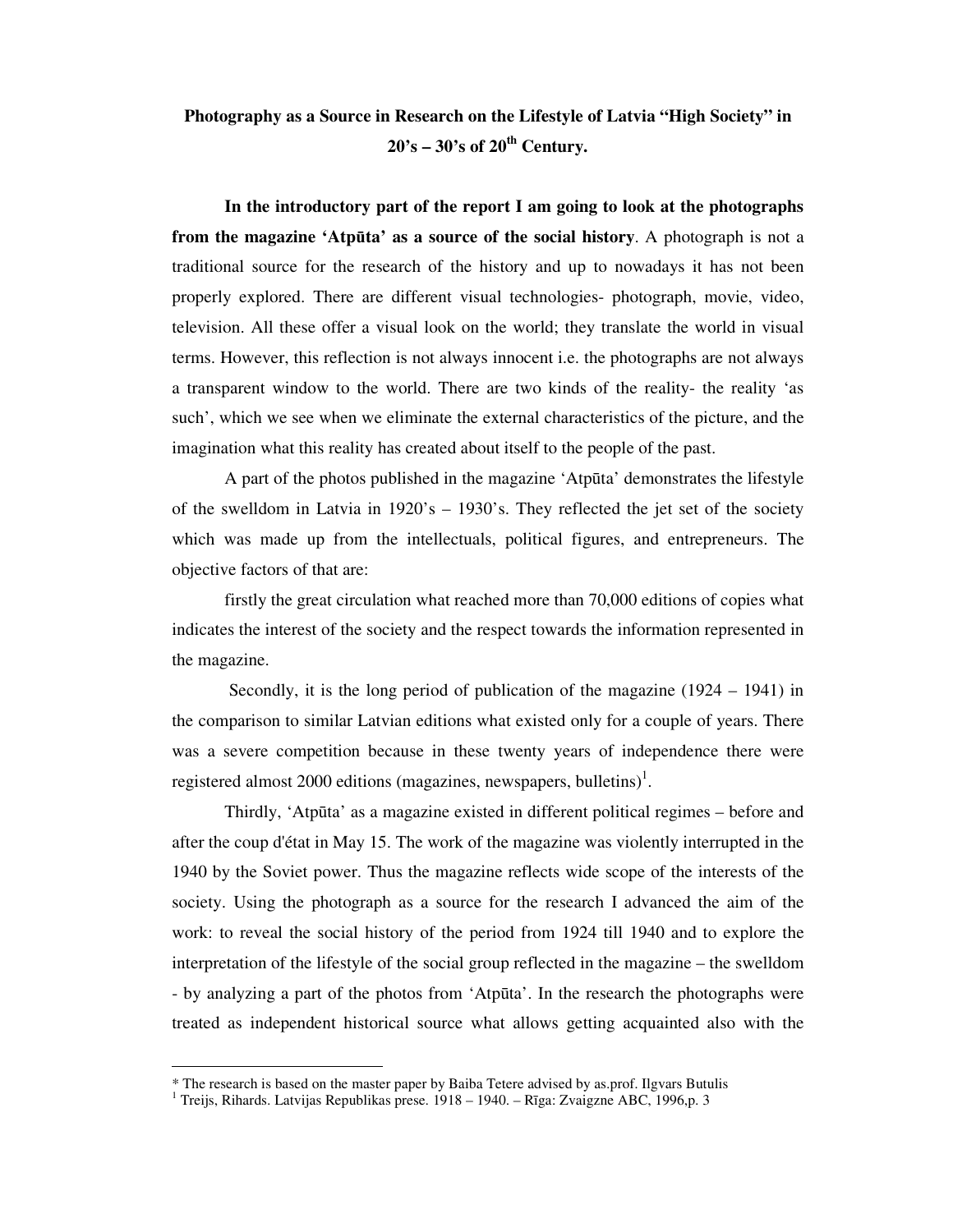social interests of that time. In the realization of the aim as a priority I set the procession of the sources: the classification of the photographs, the methodology of visual communication, and the interpretation and analysis of the information.

# **The Classification of the Sources**

At first I singled out groups of themes – all together 14– and created a table (see Table1) in order to do the classification and systematization of the sources more successfully. Table 1 'The classification of the Photographs from the Magazine 'Atpūta'' schematically shows the qualitative parameters of the magazine which emerge from the chronological division and the division according to the themes. The task of the table is to show the wide exposure – all together 1702 units (photographs) lucidly and according to the structure. 14 groups of themes demonstrate the most typical tendencies of the pictures, each of which are characterized by definite criteria.

The principles of the groups were chosen because the magazine is structured according to definite themes which are repeated thus it is possible to classify the photographs. It is unachievable to make collection of the pictures by certain photographers because the authors of them were not acknowledged or it was done in very rare cases. It has to be pointed out that in this part a quantitative selection was done what do not pay attention to the details of the picture but just states the main tendencies of the visual material in the magazine.

Making a full research of the visual material of the magazine 'Atpūta' I separated a period of time from 1924 no.1 till 1940 no.826 when the editorial board was dismissed and the work was taken over by the supporters of the Soviet regime.

1<sup>st</sup> group of themes is the title page of the second spread what is found in the 3<sup>rd</sup> page. From 1924 no.1 till 1940 no.825 the contents of the magazine consequently follows immutable style. A photograph was used for the designing of the second title page. The conceptual changes of the title page started appear from 1926 no.73 when for the designing the photo portraits of well-known families (rarely also portraits of individuals) were used. For the formatting of the back cover several genres of the photograph were used: a portrait (a portrait, a family portrait, and a group/organization portrait), a reportage (staging of a situation with popular people; fixation of an event what is concentrated on the reflection of a definite person or persons), a landscape, still-life (e.g. a piece of art) an atmosphere photograph or a staged situation with models. For the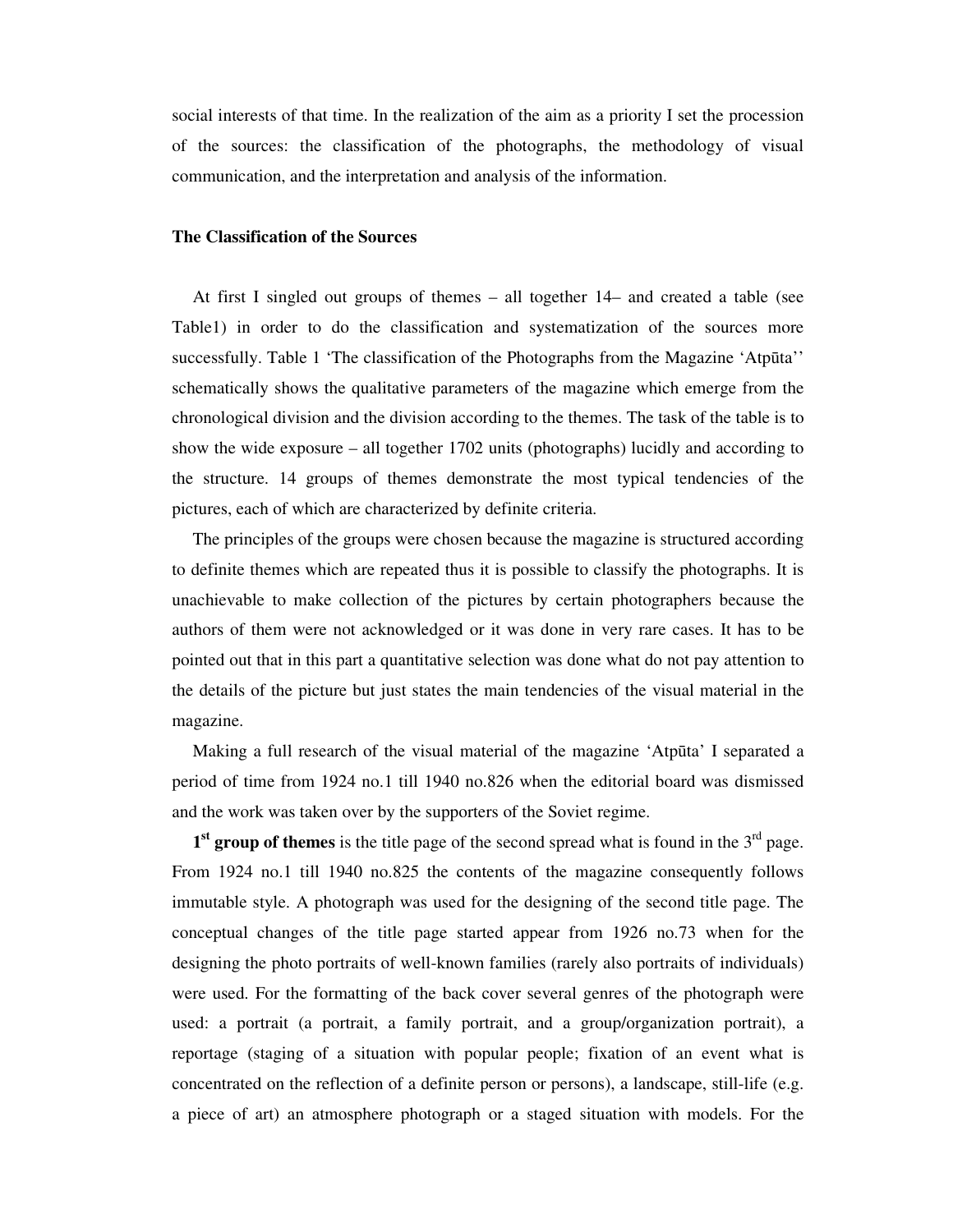research the photographs of the following genres have been selected – portraits and reportages. Both – portraits and reportages have a realistic attitude what is characterized by clear lines of the shape. A photograph is always underwritten in applied style, all the persons are named, and sometimes the particular topical event what could be related to the portrayed person is mentioned. Thus the publishers conceptually have chosen visually documental informative manner.

The selected title pages all together create a serious number of sources i.e. 421 unit or 27% out of all 1702 selected sources. In Table 1 one can follow the chronological sequence of the magazine in the periods of three years starting from 1926 up to 1940.

The visual material of the 2<sup>nd</sup> group 'The Portrayal of/ the Reportage about a Popular Person' is made of the photographs in which the person is reflected in different common situations (meals, hobbies, etc). For this part the following criteria have been advanced: a single photograph or a series of photographs, the stress lays on the portrayed person his/her family members; photograph/s is as a visual aid to a separate article about a popular person or without the article (there is just the underwriting); widely represented 'staged reportage' when a popular person imitates his/her daily customs. There are 237 photographs which correspond to the criteria i.e. 14% out of the total amount of the sources.

The **3 rd group** 'An Overseas Tour of a Popular Person/ Group of Persons' is numerically small i.e. 34 units that is 2% out of the total. It is possible to set a description of the thematical group: standard itinerary photographs what depicts a popular person or a group of popular persons at some characteristic sight or object or group photographs what in the underwriting shows the fact of the tour.

In the **4 th group** 'A Popular Person/ Group of Persons Relaxing' there are 51 photographs that are 3% out the total number of sources. As the criteria for the selection was advanced the following: a popular person or a group of persons relaxing what is reflected visually (e.g. a summer cottage in the background, a walk along a lake or a river, fishing, a boat-trip, etc) and explained in the text.

All together 11 photographs or 1 % out of the total are represented in the **5 th group** 'A Representative of Creative Personalities Reflected in the Process of Working'. The persons reflected in the photographs belonging to this group are representatives of the creative professions: writers, painters, sculptors. The conjunctive factor for this group is the plot of the picture. In the picture is seen clear staging of the creative work – the model is in the atmosphere of the work.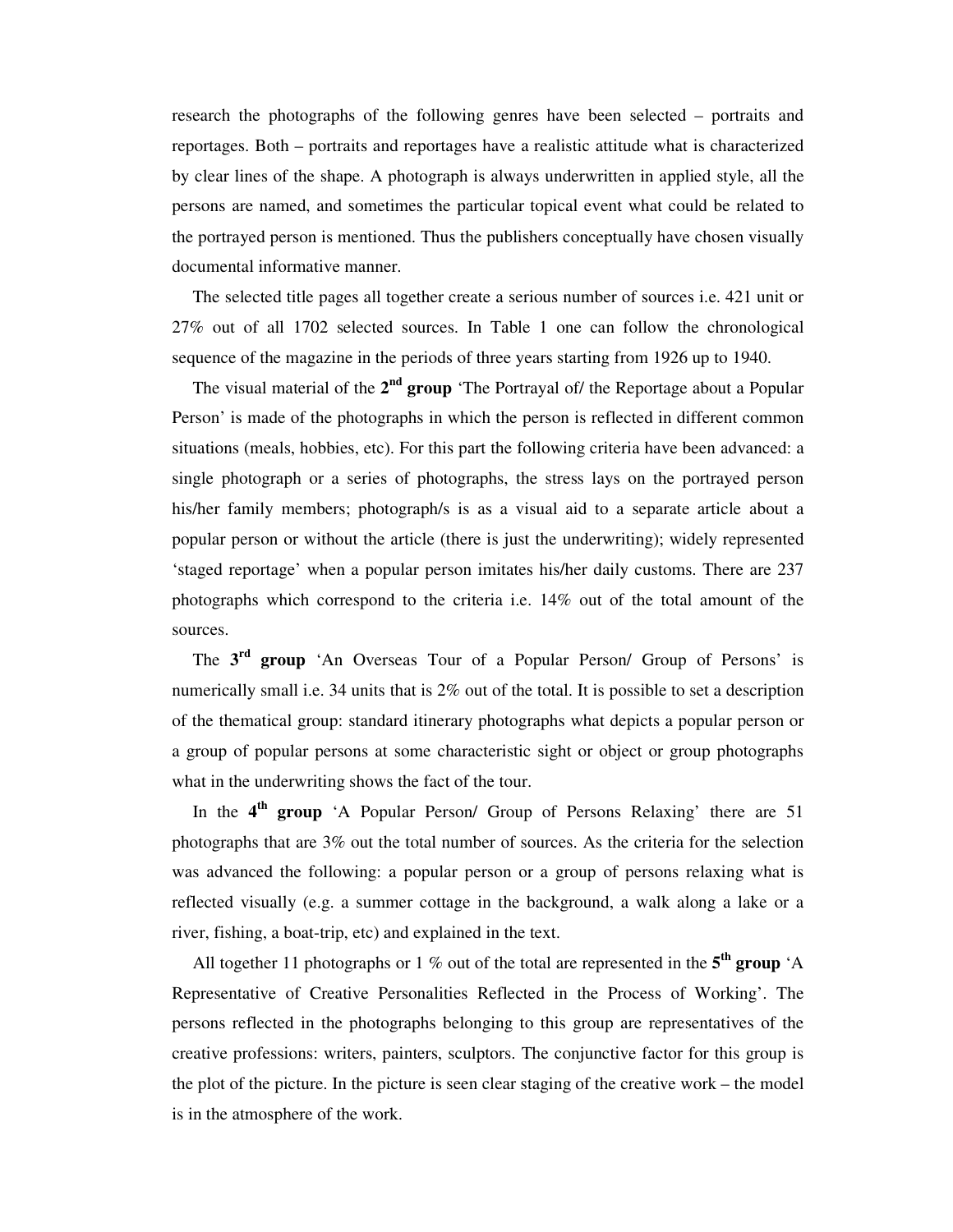The **6 th group** 'A Representative of a Creative Profession Reflected in the Connection to Some Topical Event' makes a collection of photographs where the picture is an illustration for the mass media to announce an event – an opening of an exhibition, the date and time of a concert. The photographs have the function of a visual advertisement. Moreover, the photographs of this group represent different genres – portrait, reportage – and only the underwriting tells about the event.

The **7 th group** 'The Birthdays' covers approximately 62 photographs which had been published in the connection to a jubilee of a popular person. It is possible to single out such variants: the picture of the person whose anniversary is celebrated had been taken during the celebration together with guests i.e. the picture had been taken on purpose, or the photograph had been taken from archives i.e. a portrait is published in which the person is portrayed or is seen with his/her relatives.

In the **8 th group** 'The Weddings' there are 135 units i.e. 8% out of the total number of sources. In this group there are following photographs: the portraits of brides and grooms which had been taken before the wedding or the portraits from the private achieves (companion portrait or two separate portraits), studio photographs in wedding dress, the depiction of the ceremony.

In the 9<sup>th</sup> group 'The Burials' are represented 160 units i.e. 9% of the sources. It has to be mentioned that 160 photographs reflect 24 burials. In the magazine there had been mentioned the death of popular people – litterateurs, politicians, relatives of politicians, musicians, teaching staff, representatives of the armed forces, and clergy.

The **10th group -** the reflection of the life of Rainis in the photographs is a visual addition to the collection of aphorisms 'Lidotājs' and the first publication of his letters which in the magazine are published after the death of the poet starting from October 25,1929 no.260 continued till December 2, 1932 no.422. As the visual material of the literary work are used the photographs which reflected Rainis in different periods of his life and in different situations – in the exile in Castanole together with Aspazija, with friends, participating in different events.

In the **11th group** of themes 'The Representative Events of the Government' are selected the photographs what correspond to the following criteria:

- 1. there are reflected the political figures of Latvia in the official festivity of Latvia, in the official parts of the jubilees of the cities, in the official events of the foreign diplomats (the affirmation of diplomatic corps, public dinner, etc);
- 2. a new functionary has been announced by the help of the photograph.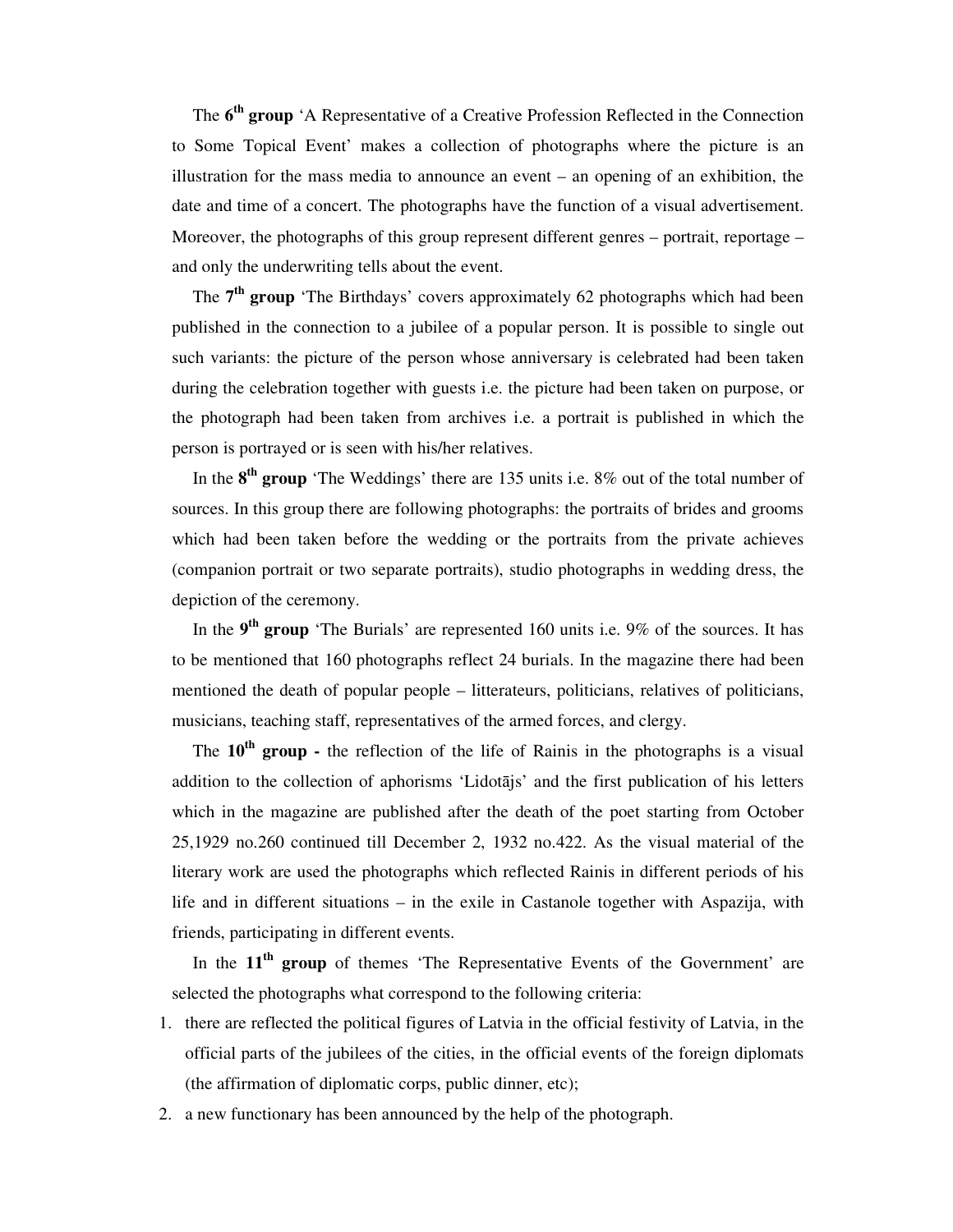The **12th group** 'The Informal Events' forms the collection of 210 units i.e. 12% out of all sources. This category is formed of the photographs which correspond to the following criteria:

- 1. the informal events of the state (levees, balls, dinners, etc);
- 2. the visits of the political leaders of the state in the cities, towns, regions, and in organizations, offices, schools;
- 3. the participation of the politicians in festivities (the Song Festival, Mother's Day, etc)
- 4. the openings of exhibitions to which there are invited functionaries of a high rank;
- 5. different military events with the participations of politicians army parades, maneuvers, riding and shooting competitions, etc.

The **13th group** 'The Self-advertising of the Publishers' has been specially highlighted out. There had been selected the photographs which correspond to the following criteria:

- 1. the publisher publishes separate photographs and reportages in which reflects the work of the editorial office;
- 2. reflects the portraits of the contributors (jubilees, weddings, or for example, photographs according to the profession – photographers, journalists, etc);
- 3. public activities of Emīlija and Antons Benjamiņi (participation in public events, family jubilees, relaxing, etc).

The self-advertisements do not appear regularly in the magazine. It is published in the case of a jubilee, innovations in the work of the editorial office. It could be called also the creation of the public image of their enterprise.

In the group 'Other Events' **(14)** have been selected the photographs which did not fit in any of the previously mentioned groups of themes. The themes of the pictures are not regular; they do not repeat or are represented in very small number. For example, there repeat the photographs in which there are reflected the summer cottages and the dwelling houses of popular persons.<sup>2</sup>

 Charting the data allows to orientate freely in the wide scope of the sources according to the themes as well as according to the chronological development of time.

-

<sup>&</sup>lt;sup>2</sup> Atpūta. - 1927. - no.129. –April 22. ,p15.., Atpūta. - 1927. - no.143. –June 29, p. 14, Atpūta. - 1927. no.149. –September 9, p 14, Atpūta. - 1931. - no.351. –July 24, p. 22, Atpūta. - 1931. - no.356. –August 28,p 7.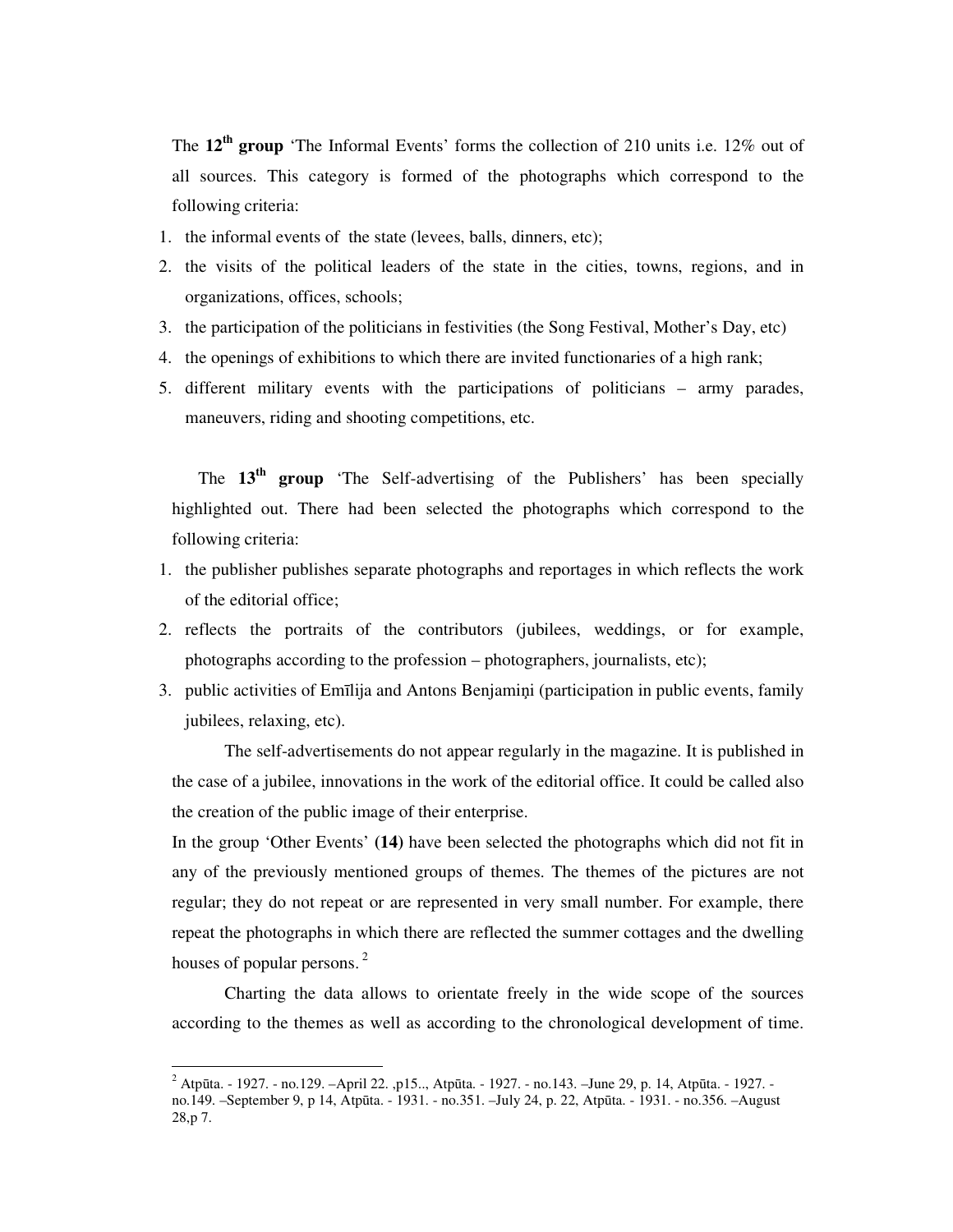This system of the sources will help in the further methodological research of the visual material.

## **The Peculiarities of the Visual Sources and the Methodologies of their Usage**

A photograph as an object of the visual communication advances several conditions for the research because the interaction between a picture and the social world is conceptualized i.e. a spectator looks at the photograph as at the authentic reflection of the reality trough his/her objective life experience. It needs a critical evaluation to consider a photograph as a source.

 A photograph exists in a context (the context of the definite media). There are very many ways how we can 'read' and interpret a photograph, however, 'reading' some photograph we rely on many contextual clues which exist also outside the photograph. For example, when exploring the photographs from the magazine 'Atpūta' I look at them in the context of the magazine not as at an original. Moreover, the added text allows me to surmise the idea of the publishers, otherwise the picture becomes unreadable or polysemantic.

 Thus it is possible to conclude that in order to look at a photograph as at a source one needs to take into account several factors what influence the context of the photograph. In order to reflect and to explain the contextual factors lucidly I have made a systematical table (Table 2) starting with the period of time what influences the media (the magazine) what for its turn influence the content of the particular edition and finally the photograph.

 The research of visual communication within the social history does not describe a picture but explore how we look at it and what kind of information we receive from it. There are no standard methods of the research of the visual communication what could be used for all the cases. The visual methodology is dynamic because it has to be adapted to each particular research. The methods of the visual research most often are interdisciplinary e.g. the content analysis is borrowed from the sociology, the interpretation of the composition, the semiotics (used also in linguistics) – from the history of art.

 Taking into account the data from the Table 1, the largest number of the sources is from the title page of the second spread – 421 units. This exposure of the pictures according to the stylistic criteria and the set up of the idea is the most definite and homogeneous. In order to successfully do the research of the wide homogeneous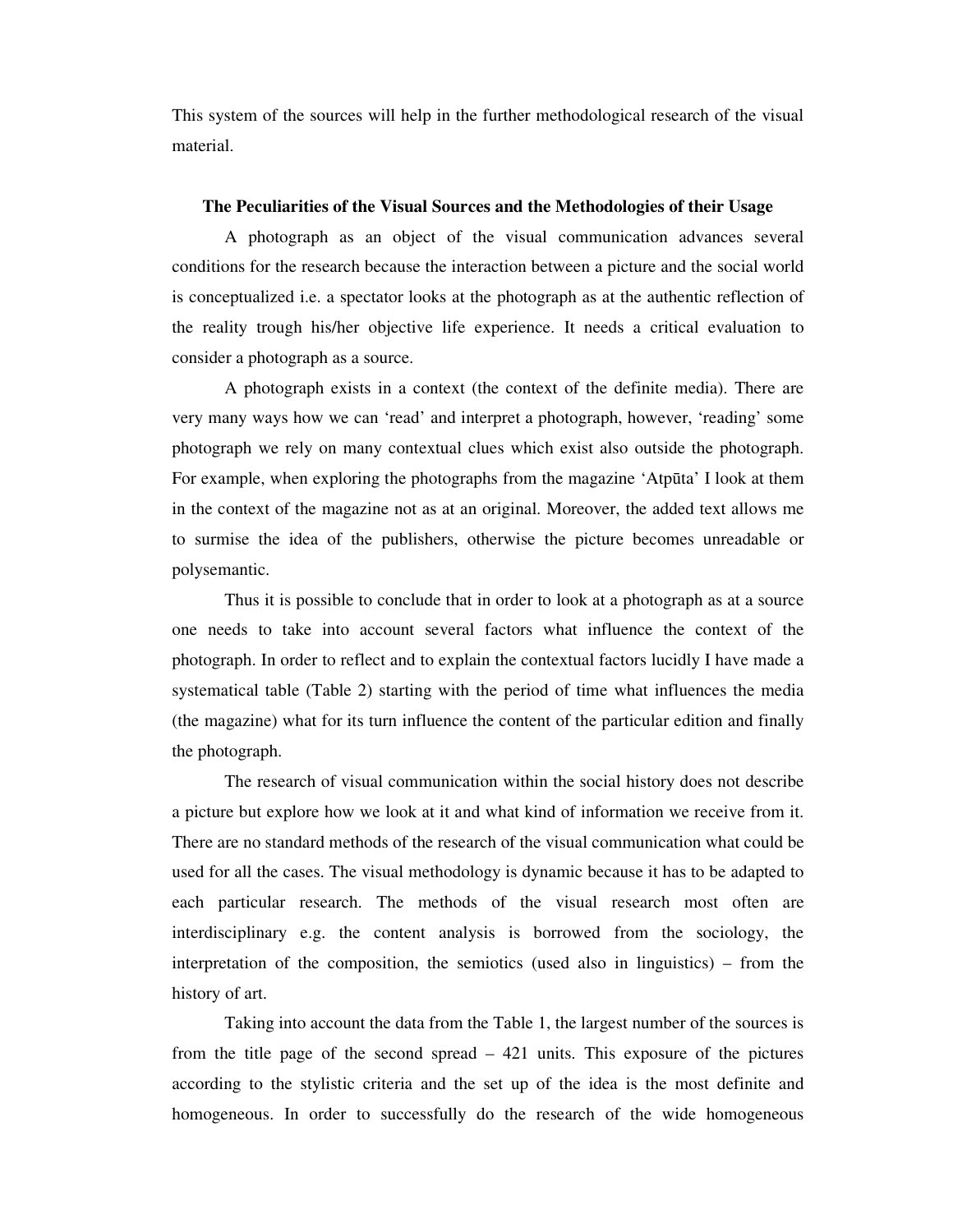(visually and contextually) collection of the sources it is advisable to use quantitative methods e.g. the content analysis.

#### **The Quantitative Methods**

 At first I am going to look at group of themes from the title page of the second spread of the magazine 'Atpūta'. The quantitative methods have been chosen because the selected photographs are united by aesthetic and formal characteristics as well as the principle of taking the pictures of the most popular part of the society of Latvia – the swelldom.

 The unity from the title pages of the second spread has the same ideological and visual principles i.e. to show political, social, and cultural figures in a representative manner. For the creation of the genre of portrait or the group of portraits are used different elements starting from the facial expression of a model, the eye look up to the clothing and the surroundings. The combination of different elements (gestures, posture psychological expression, clothing, and interior) creates a specific image with its peculiarities and values. The language, gestures, clothing, etc are the common tools by the help of which one presents his/her social pretensions, desirable concept about him/herself, and about the identity. However, this kind of visual material has to be treated critically. It cannot be seen as an applied documentation because they can show fictive characteristics

 Withal, the portraits of the genre of reportage especially highlighted the social status. The photographs were taken in the important, representative events (e.g. military parades, the parade of the world jamboree, etc) where the model is seen in a representative dress and in formal posture.

 The historian of the Latvian press Rihards Treijs points out that at the beginning the selection of the pictures for the magazine was supervised by 'Junior' – son of Antons Benjamins<sup>3</sup>. I advance the 'subjective factor' of the publishers as one of the leading motives in the selection of the models. As an additional factor I would like to mention certain conformation of the magazine to the existing ideology. Jānis Kārkliņš in his memories about the work in the editorial office admits that till May15, 1934 the publishers Emīlija un Antons Benjamini were apolitical. With the beginning of the rule of

 3 Treijs, Rihards. Latvijas Republikas prese: 1918 – 1940. – Rīga: Zvaigzne ABC, 1996.,p.271.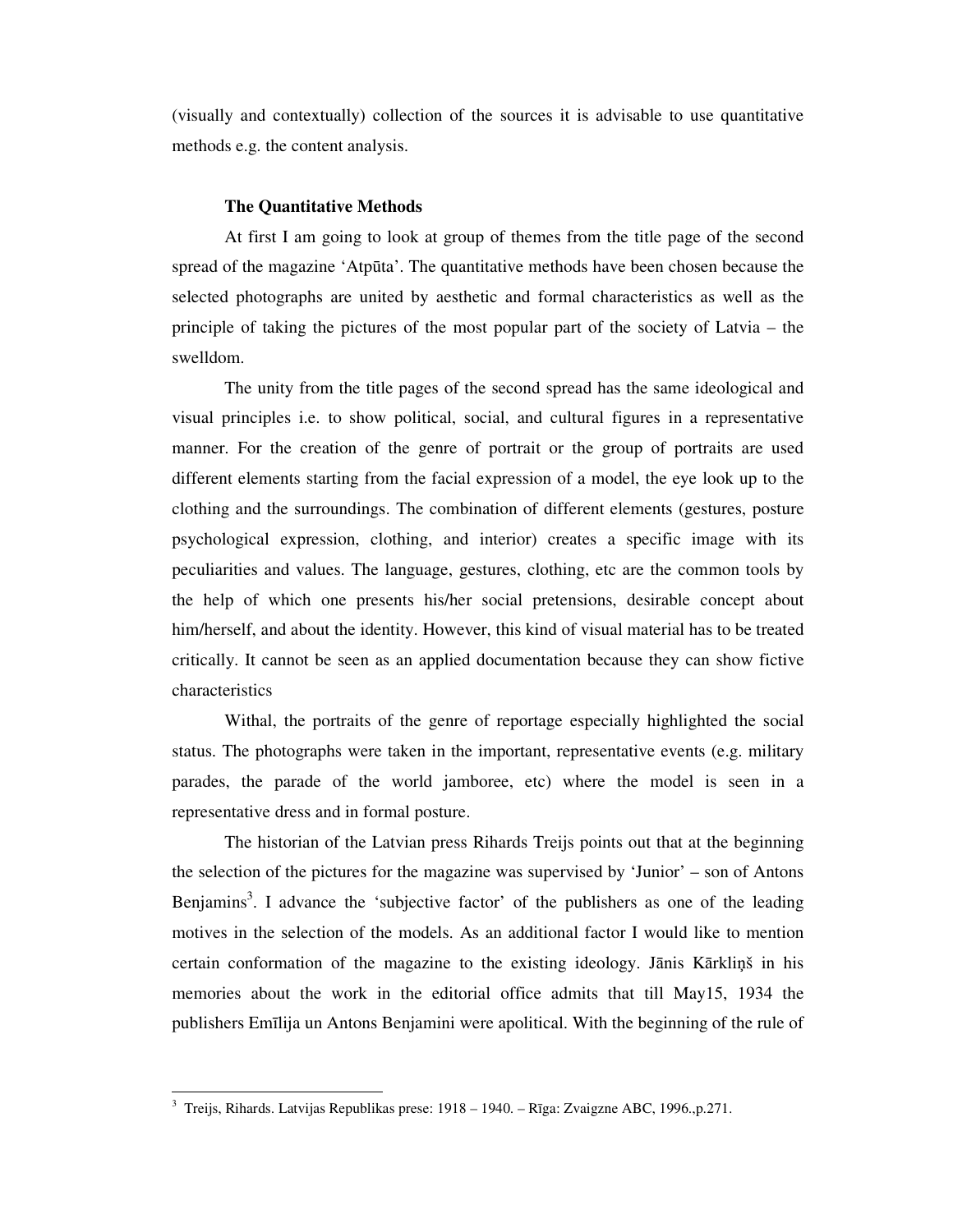Ulmanis they had to follow certain requests and to oblige the government to retain and continue the publishing<sup>4</sup>.

 In order to systematize the visual information from 'Atpūta' what I am interested in I created tables according to the principles of the qualitative analysis. Table 3 'The Professional Occupation of the People on the Title Page of the Second Spread from the Magazine 'Atpūta'' reflects professions the representatives of which the society of 1920's – 1930's was interested in. It has to be pointed out that in the creation of the table I took into account the explanatory text of the selected photographs in which there is revealed the professional occupation and the social status of the model. By the help of this table I wanted to find out the tendencies what could be observed in the professional spheres and their dynamics in the concrete period of the time (1924-1940). At the beginning I advanced blocks of professional spheres. I pointed out the representatives of the intellectuals, civil servants, and officials from the government, lawyers, representatives of the clergy, representatives of the agricultural sphere, and sportsmen. Then I divided the blocks of the spheres further into professions.

Analyzing the data from the table one can observe the following peculiarities: 1. if in the first period (1926 -1928) the intellectuals are represented in 47% of cases in the comparison to other spheres, then in the following periods a decrease is observed; 2. the sphere of the civil servants also shows a decrease;

3.the representatives of the government on the contrary starting from the first period shows gradual increase.

 This quantitative data reflects the change of the values not only in the magazine but in the whole society. The magazine in the course of time did not change its motto 'a relaxing magazine for the whole family', but it cannot be ascribed to the selection of the pictures. There are two spheres what show cardinal alteration in the course of time: that is 'The Intellectuals' what at the beginning has the dominating role in the design of the title page which gradually is weakened, because a kind of the change of positions takes place in the society. It is possible to advance the following hypothesis: firstly, in 1920's the society lives in the pathos of the recently gained independence; secondly, in the research one has to take into account the essential tendency of the whole Europe of the period in between the wars – the change from the democracy to the dictatorship. Especially I want to stress the coup d'etat realized by the Prime Minister Kārlis Ulmanis in May 15, 1934.

-

<sup>4</sup> Kārkliņš, Jānis. Latvijas preses karalis. Atmiņas par Jaunāko ziņu laikiem. – Rīga:Karogs, 1990, p. 172.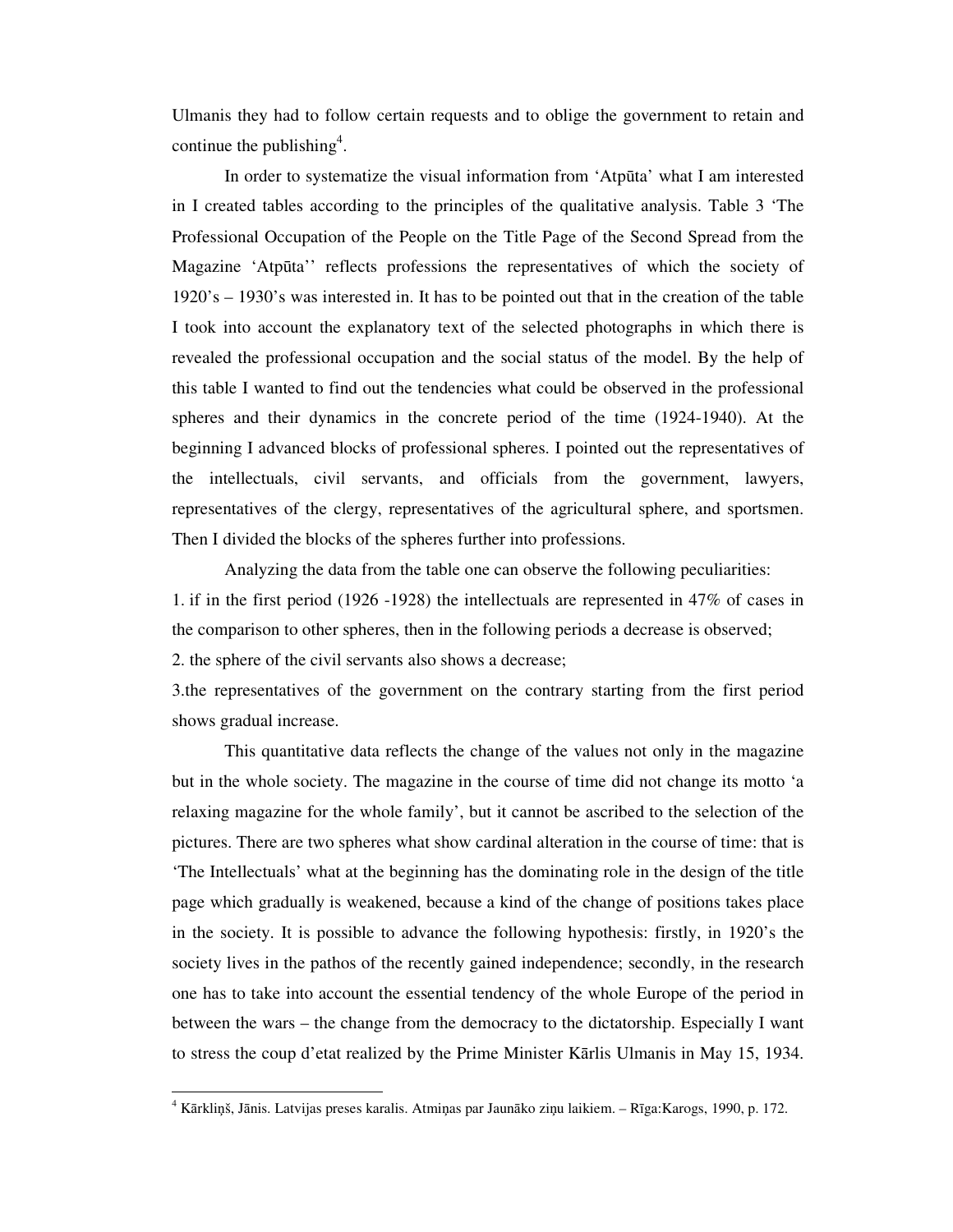Soon after it there started essential alterations in the scene of the press in Latvia. Several laws were passed what seriously influenced the liberty of the press.

 On the whole Table 3 gave an insight into the dynamics of the visual reflection of the professional spheres the change of which can be explained by the changes in the state. The table reflects the changes of an initially sovereign and apolitical media in front of the political ideology.

 Table 4 'The Characteristic Expressive Means of the Portraits/Groups of Portraits from the Title Page of the Second Spread' was made by distinguishing the elements of the expressive means: the look, dress, facial expression, surroundings. For each of these elements the variants are indicated to receive more precise information for the analysis of the expressive means of a photograph.

# **Conclusion**

 The ample exposure of the pictures of the swelldom represented in the magazine 'Atpūta' allows fulfilling the advanced aim – to explore the interests and the interpretation of the lifestyle by the help of photographs. It is possible to observe changes of the reflection of the society by the help of photographs in the course of publishing the magazine (1924-1940). It indicates that a press photograph shows the impulses of the social life. In the periodical edition it is possible to observe the tendencies of the life of the society because an exposure of sources in the regular time is available.

 When writing this paper I met the following problems: a photograph is an unconventional source for the historical research what requires specific methodological treatment. It is necessary to adapt the research methods for each research of visual communication. On the one hand, it gives great opportunities, on the other, it is necessary to set precise criteria according to which to evaluate and select the material in order to get the information about the social history from the photographs. In case it is not done a photograph as a source of history does not function because it implies too wide scope of information what does not give adequate results without systematical research.

 In the research of the visual material from the press it is necessary to use bothqualitative and quantitative methods of the research of the visual communication. Each of this kind of methods offers specific possibilities of the analysis. Applying the content analysis it is possible to work with wide exposure of the pictures about the swelldom what was published in the magazine 'Atpūta'. It is possible to determine the intensity of the published photographs in the given period of time by systematizing the sources in the